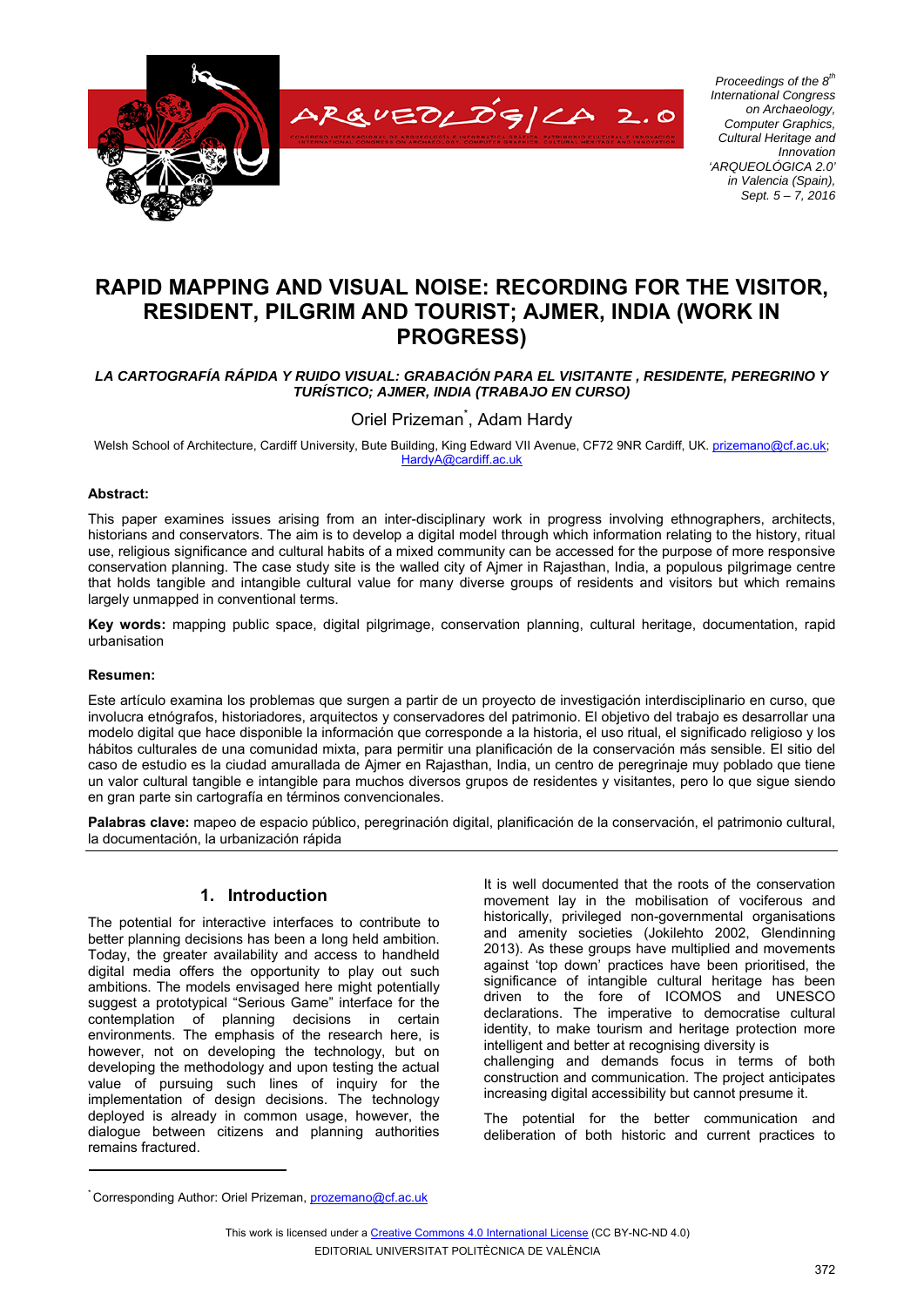contribute to the formulation of better strategic decisions should be obvious. Nevertheless, it can be inestimably difficult to balance or take account of such factors given the restricted periods for consideration and restricted channels for consultation (Waterton and Smith 2010). This project is a pilot and as such its aim is to develop a prototypical approach, the successes and failures of which have potential to be transformative in the context of these complex contexts but also as exemplars for deployment in parallel conditions of multifaceted urban conditions.

The case study city of Ajmer (Fig. 1) is described as never having been "static" – a place in which the "political and spiritual co-exist" and a "constant space of interaction" (Hooja 2016). Government of India National<br>Programmes HRIDAY (Heritage Rejuvenation Programmes HRIDAY (Heritage Rejuvenation Development and Augmentation Yojana) and PRASAD (Pilgrimage Rejuvenation and Spiritual Augmentation Drive) both relate to the city of Ajmer. Surrounded by the Aravalli mountains, it has a population of around  $550,000$ . Founded in the  $7<sup>th</sup>$  century, its mutual religious significance for both Hindus and Muslims is rare in India. The shrine of the Sufi Saint Khwaja Moinuddin Chishti in Ajmer attracts millions of Muslim pilgrims each year whereas the Bramah temple at Pushkah is the only one of its kind in India and is an ancient Hindu pilgrimage site. Heritage zones of the Dargah, Brahma Temple and lakefronts were identified in consultation with local residents (DRONAH 2016).



**Figure 1**: Overview of Ajmer from Taragarh Fort (OP).

# **2. Method**

The concept of a historical model, tipified by Italo Gismondi's 1933 'plastico di Roma Imperiali' in EUR in Rome to transmit a history in a didactic form is well established. The facility for modern museums and cultural heritage sites to use digital interfaces is rapidly increasing but the provision of a virtual model of an urban room that can be written upon by multiple contributors is new. The need to include a physical as well as a digital interface is evident. In 2014 only 18% of people in India were estimated to have had access to the internet in the past twelve months (World Bank 2016). An interactive tool cannot claim to be accessible at such a rate.

The aim here is twofold – on the one hand it presents a means to present soft data to statutory authorities, on the other, it has potential to enable greater interaction with intangible cultural heritage for both inhabitants and visitors. It is not part of this project's anticipated outcome that both will be delivered, rather that the potential will be developed, tested and designed. The primary objective remains to create a tool to inform planning authorities, however, the additional capacity to contribute to intergenerational and intercultural dialogue will be an ambition for the future development of the scheme.

The initial intention was to carry out a terrestrial laser scan (Böhler 2002) using a terrestrial phase comparison laser scanner- Faro Focus 3D X130 using targets and spheres for registration. Point Density As recommended by Historic England for cultural heritage features >100mm, was set at a minimum point density of 5mm (English Heritage 2011). Scan data was to be registered and combined with the use of Scene software to provide geo-referenced point clouds for each 'block'. Point clouds were to be cleaned of unnecessary peripheral data (Barber 2003). Scan data deliverables were to be shared with colleagues at DRONAH using Autodesk ReCap 360 and 3D surfaces point clouds are to be meshed to provide OBJ, STL, PLY formats for incorporating into the final model. Presentation 'orbit' V.R. / GIF / AVI files were to be supplied to illustrate the form of each block. In order to construct 3d physical models, point clouds were to be manipulated to share multiple orthoimages which could later be combined with hand measured site surveys.

In addition to TLS, photographs were taken by students along the street to enable creation of a Structure-From-Motion photogrammetric model using Agisoft Photoscan and dimensional data using conventional measuring tools to corroborate measurements from the scan.

All initial scan data will be securely stored through both cloud based and terrestrial methods. Datasets relating to information garnered from surveys and field research including workshops will be organised to reflect a temporal cycle which can be used to peg out the potential animation sequence of the model's interface.

# **3. Unanticipated results, emerging challenges and questions**

The initial aim was to scan and model the intersection of streets immediately in front of the Dargah Sharif. Students for SPA Bhopal had already mapped the buildings and their uses along the whole street from the Dargah to the Delhi Gate. Notwithstanding the practical challenges of setting up a tripod for any length of time at this spot, it was agreed that the straightened street and twentieth century buildings were in fact uncharacteristic of the surrounding bazaar based network. A more geometrically complex 'chowk' or public intersection, was chosen. The students of SPA Bhopal set out to record the final approach to the Dargah (Fig. 2) using less intrusive structure-from-motion techniques. The aim is to tie these later to their existing GIS surveys.

Laxmi Chowk (Fig. 3) lies further along the pilgrimage route and provided the opportunity to model a complete transition from public to private. Two nineteenth century havelis (courtyard houses) adjoin the space. One opens on to it and through a sequence of thresholds leads to a small shrine at the rear. The other, built in 1840 in Jaisalmeri style, backs onto the street with many 'jarohkas' or perforated projecting windows at first floor level and above. Orthophotos of the site are being used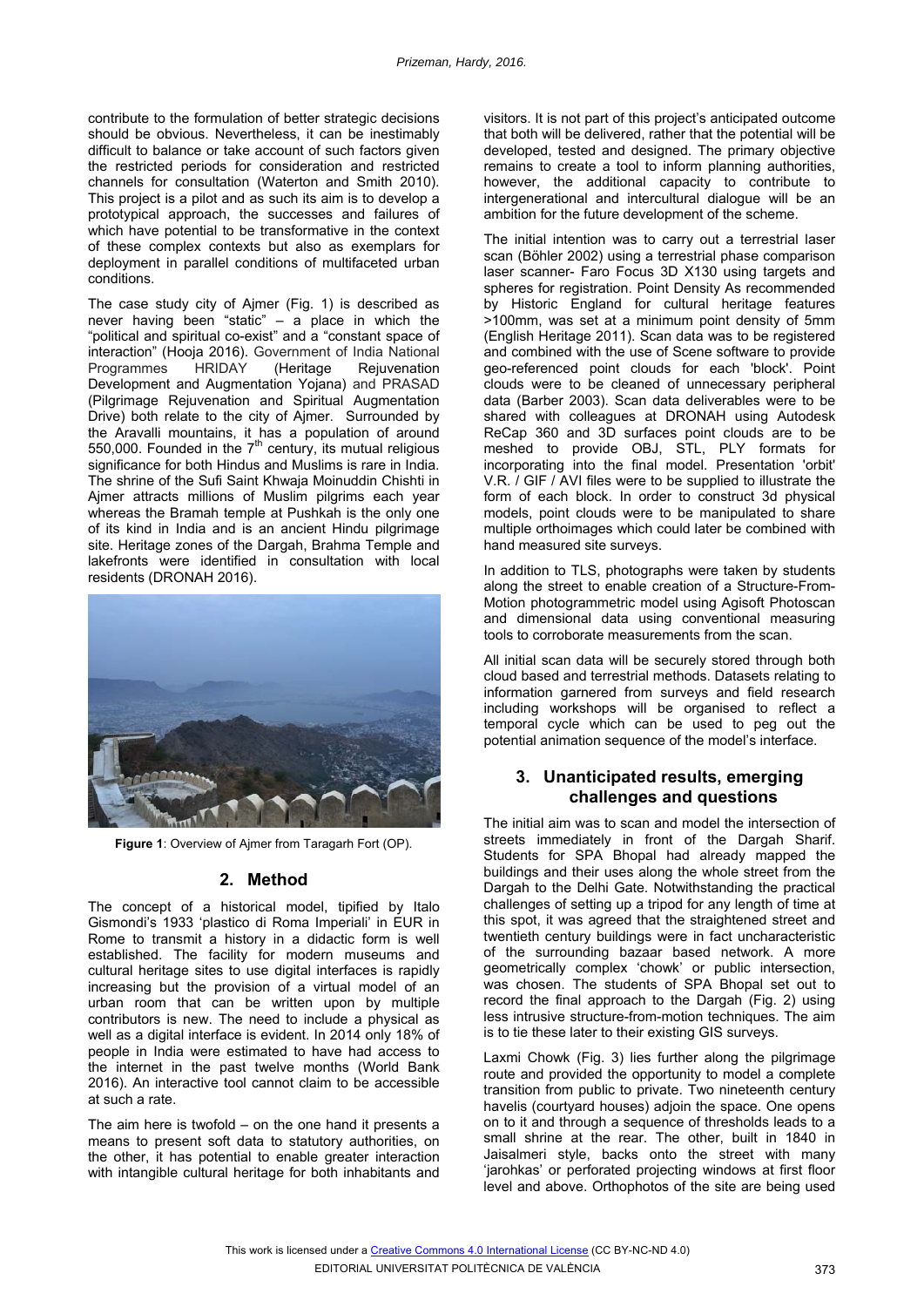#### *RAPID MAPPING AND VISUAL NOISE: RECORDING FOR THE VISITOR, RESIDENT, PILGRIM AND TOURIST; AJMER, INDIA (WORK IN PROGRESS)*

to start the interactive dialogue of the ethnographic team. They intend to create a physical model from them with which to consult residents, pilgrims, visitors and tourists. At the same time, local historians will be providing new narratives to underpin the wider context. The aim is to then add these oral and written testimonies to a digital model based on a 3d scan.



**Figure 2**: Main Entrance to the Dargah Sharif, Ajmer (OP).



**Figure 3**: Laxmi Chowk orthophoto plan receding into haveli.

Our intention to carry out a terrestrial laser scan at Laxmi Chowk was still a challenging task. The 15 scans were taken early in the morning with the central part of the road blocked by a bench and a motorbike. This did not of course stop the remaining bustle of human, vehicular and animal traffic past the scene. The scans therefore are full of visual noise. The unintended consequence of which is to step up the potential interpretative value of the model.

The maps accrued form the students of SPA Bhopal, the HIRIDAY project and other historical sources will be overlaid. The intention here is to animate the maps with temporal data across the year. These data are very varied: a ritual calendar, an itinerary of festivals, a legacy of seasonal weather conditions, historic extreme weather events, the opening and closing times of shops, offices and schools, meal times, prayer times. These two prototypical models will me made available online for discussio.n and comment.

### **4. Conclusion**

The indifference of orthophotos effortlessly reveals the visual transition from calm interior courtyard to ebullient street (Fig. 4). The aim of maintining a flexibility to learn and adjust in this project inspires a willingness to allow the chaotic nature of activity to infect and inform the clarity of the geometrical space depicted. The result is open to more detailed inspection and suggests an overlayering even within the moments of its data capture. We aim to seize this scattering of occlusions as an opportunity for more diverse forms of representation. During the course of its development, it will be possible to test the feasibility and efficacy of the model both locally and remotely. The use of digital and physical means of communication will be explored. Governmental and statutory stakeholders will have potential to critique the output, as will users from remote web locations and on site. The interface and model produced in this project has potential to generate significant interest if further iterations were to be created for other urban contexts. However, the need to consider the representation of visual noise presents new opportunities and paths for consideration.



**Figure 4:** Laxmi Chowk animated orthophoto street elevation.

### **Acknowledgements**

This work was supported by the Newton-Bhabha fund through a collaboration of the Arts and Humanities Research Council (UK) and the Indian Council for Historical Research (India) Networking Grant for Culture Heritage and Rapid Urbanisation in India. The project is titled "The historic city of Ajmer-Pushkar: mapping layers of history, use and meaning for sustainable planning and conservation". The core collaborators are the Welsh School of Architecture (WSA), Cardiff University (Prof. Adam Hardy, Principal Investigator; Dr. Oriel Prizeman, Co-investigator), the School of Planning and Architecture (SPA), Bhopal (Prof. Ajay Khare, Co-Investigator), and DRONAH Foundation, the not-forprofit wing of the heritage NGO (Dr. Shikha Jain, Co-Investigator).

The work builds on a workshop held in Ajmer in February 2016 involving all parties. It includes the GPS survey and occupancy investigation work of students from the MArch Conservation of the School of Planning and Architecture, Bhopal led by Dr. Vishakha Kawathekar and laser scans made on site with their assistance. It also rests upon the reports of DORNAH's contribution to the National Heritage City Development and Augmentation Yojana (HRIDAY) scheme for Ajmer.